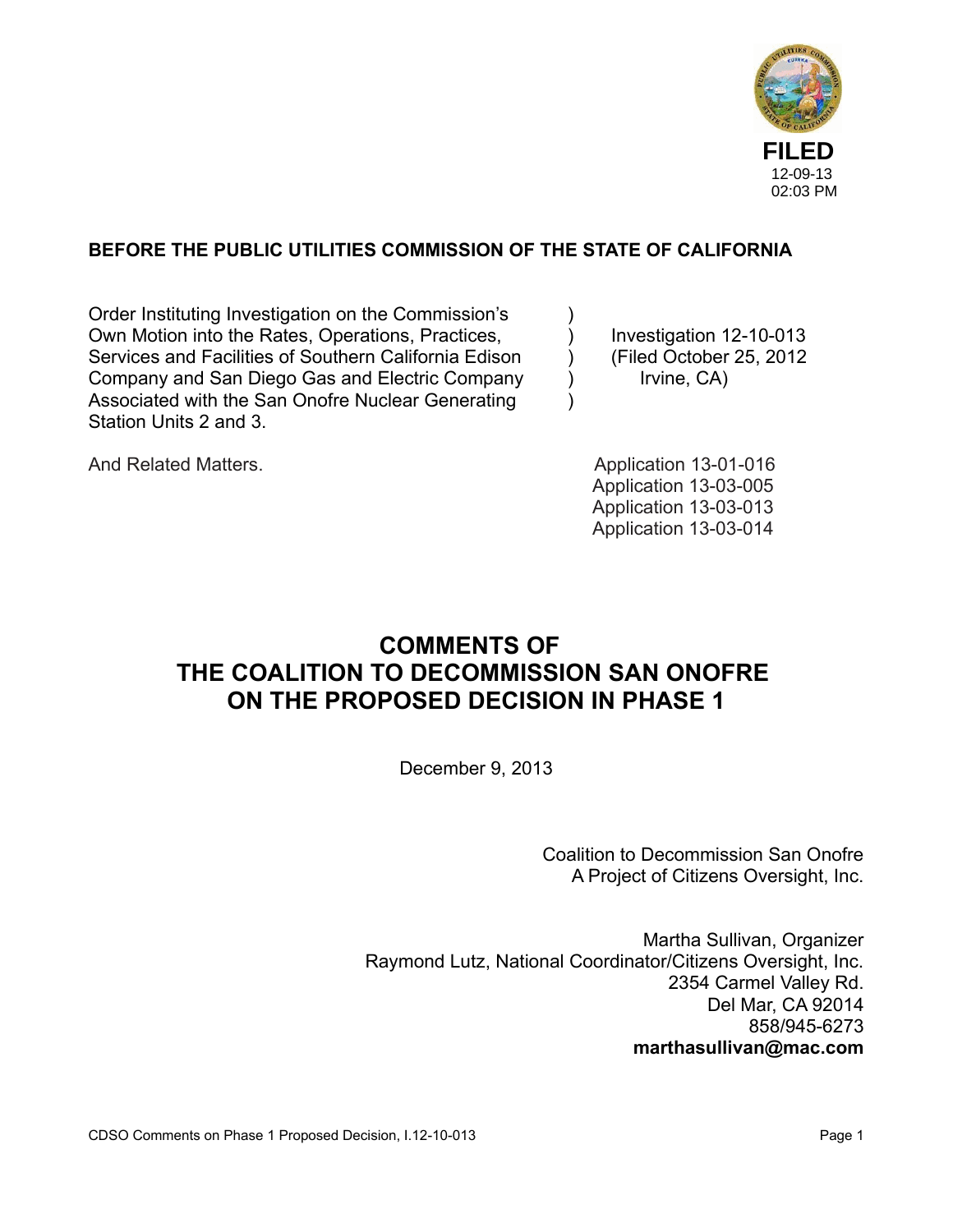# **Summary of Recommended Changes to the Proposed Decision**

| 1. Disallow 80% of SCE's Base-Routine O&M for the whole of June-December 2012, or \$93.5 million,                                                                                                                                                                                                                     |
|-----------------------------------------------------------------------------------------------------------------------------------------------------------------------------------------------------------------------------------------------------------------------------------------------------------------------|
| 2. Find that it was NOT reasonable for SCE to move fuel back into the U2 core in late February of<br>2012, authorize 80% of the U2 Refueling Outage costs (\$36.1 million), and disallow 20% (\$9.2 million)                                                                                                          |
| 3. Disallow 56% of SCE's Capital Expenditures for 2012, or \$93.9 million, with \$73.7 million                                                                                                                                                                                                                        |
| 4. Find and Conclude that Emergency Planning zones were established in California based upon site-<br>specific studies conducted by the Office of Emergency Services (now Cal-EMA) and the Department<br>of Health Services, as mandated by the Legislature in 1979. <sup>1</sup> This is codified in Government Code |
| 5. Find and Conclude that there is abundant legislative mandate for the Commission, as the State<br>regulator of SCE and SDG&E, to ensure that they are effectively coordinating with state and local                                                                                                                 |
| 6. Direct the Energy Division Director to solicit the input for an effective public information and<br>education program from the California Emergency Management Agency, the California Department of<br>Public Health, and county/city/school districts, community-based organizations and the public within        |
| 7. Order the establishment and funding of the San Onofre Decommissioning Citizens Oversight Panel                                                                                                                                                                                                                     |
| Appendix 1 sets forth proposed Findings of Fact and Conclusions of Law, as prescribed by<br>Commission Rule 14.3.                                                                                                                                                                                                     |
| <b>Table of Authorities</b>                                                                                                                                                                                                                                                                                           |

<span id="page-1-0"></span><sup>1</sup> Exhibit CDSO-9 was exerpted from<http://www.cdph.ca.gov/HealthInfo/environhealth/Documents/NERP/NERP.pdf>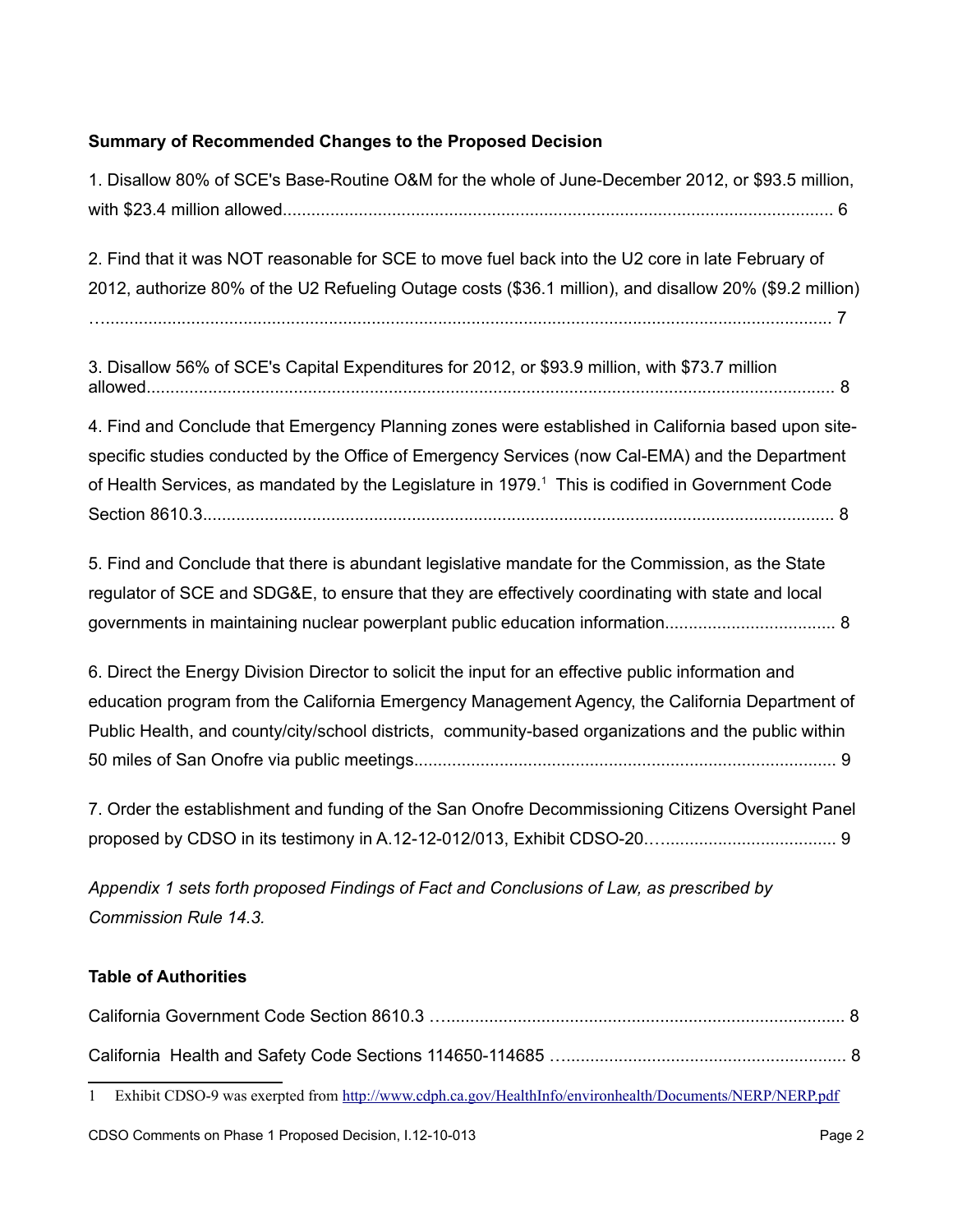#### **I. Introduction**

In accordance with the Chief Administrative Law Judge's (ALJ) Notice of November 19, 2013, and the Commission's Rule 14.3, the Coalition to Decommission San Onofre (CDSO) hereby submits its Comments on the Proposed Decision in Phase 1 of this Investigation into the Outage at the San Onofre Nuclear Generating Station (SONGS, or "San Onofre").

CDSO is a grassroots project of Citizens Oversight, Inc., a 501(c)(3) public benefit corporation which encourages increased engagement by the public in the operation of their local, state and federal government to reduce waste, fraud and abuse by public officials. Citizens Oversight DBA Coalition to Decommission San Onofre is unique in its localized, on-the-ground volunteer participation which affords ready consultation with local elected officials and community members regarding the varied impacts of SONGS, as well as the implications of this Investigation. Citizens Oversight, based in San Diego and Orange Counties, has no office in the S.F. Bay Area; therefore effective participation in the CPUC's decision-making process requires additional time, travel and communications expenses. We lack the ratepayer-funded facilities and resources of Southern California Edison, San Diego Gas & Electric and the Commission and we are new Intervenors at the Commission. Our communities in Orange and San Diego Counties most impacted by the SONGS and its admittedly defective nuclear reactors depend upon us – unpaid community members who also have to tend to our businesses/jobs, kids, elderly parents – to represent them in this proceeding as well as in the U.S. Nuclear Regulatory Commission's (NRC) decision-making process for the operation, and now decommissioning, of this defective nuclear power plant. Our neighbors and the media increasingly call upon us with questions about San Onofre, and a large amount of our time is demanded by essential briefings of our elected representatives at the local, state and Federal levels.

With this first Proposed Decision in the Commission's Investigation into the San Onofre outage of 2012-2013, CDSO commends the ALJs' conclusions in agreement with our position articulated in this Investigation over the past year:

However, we find [Southern California Edison] SCE to be single-minded about its restart plan, and slow to understand the technical challenges and regulatory timeframe required to implement it. SCE's decision to apply resources to a restart plan was the result of an unsound decision-making process, primarily because SCE did not consider cost effectiveness or alternatives such as putting Unit 2 into preservation mode, or realistically assess the regulatory hurdles blocking a reasonably foreseeable restart. (Proposed Decision at pp. 3-4)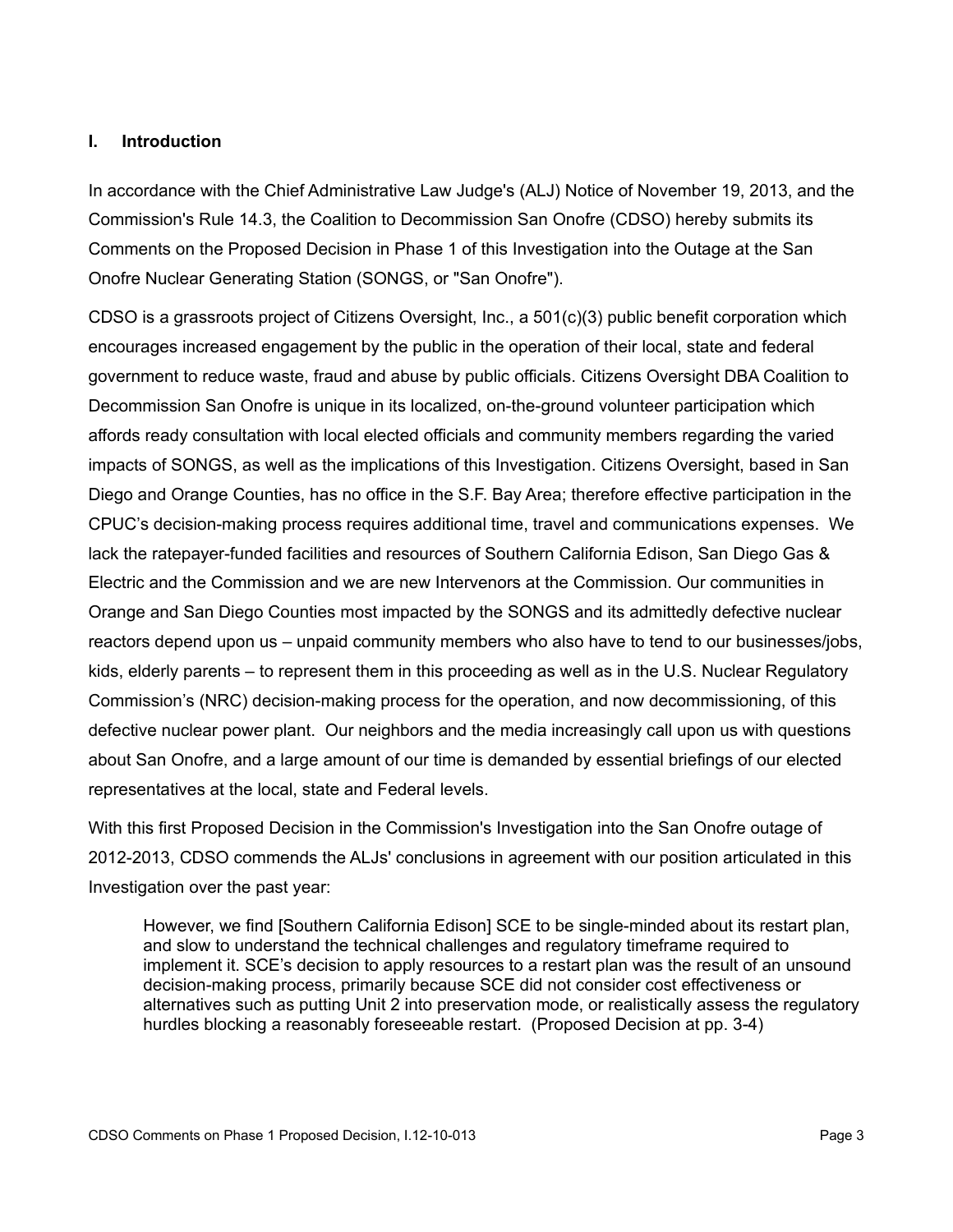We are especially gratified that the Proposed Decision adopts the date we targeted in our Phase 1 Opening Brief<sup>[2](#page-3-0)</sup> as pivotal:

The decision establishes May 7, 2012 as the date by which SCE knew, or should have known, that the new type of tube wear linked to the tube leak in Unit 3 was also present, to a lesser degree, in Unit 2. Therefore, Unit 2 and Unit 3 would not likely return to normal operations in the short-term.

Based upon these findings, the Proposed Decision calls for the first refund to the ratepayers of SCE and San Diego Gas & Electric (SDG&E) due to the unplanned outage of the twin nuclear reactors at the San Onofre Nuclear Generating Station, of \$94 Million. This preliminary refund primarily reflects the over-collection of funds from ratepayers in 2012 that were previously authorized by the Commission for normal operations associated with generating electricity. While CDSO welcomes the Proposed Decision's embrace of its position that SCE made unsound decisions at the expense of its own and SDG&E ratepayers at least starting on May 7, 2012, we consider the amount of this first refund to be overly conservative based upon the record cited in the Proposed Decision itself.

## **II. 2012 O&M Expenditures**

CDSO accepts the PD's deferral of \$122 Million O&M spent by SCE in 2012 on the defective replacement steam generators to Phase 3 in this investigation, although we have advocated all year that the reasonableness and prudency of SCE's actions and expenditures in replacing the four steam generators in the San Onofre reactors in 2004-2011 are central to this Investigation.

However, CDSO believes that the Commission must be more aggressive in disallowing O&M expenditures by SCE after May 7, 2012, and give RATEPAYERS the benefit of the doubt, rather than SCE and SDG&E shareholders.

In published statements following the publication of this Proposed Decision, SCE's Senior Vice President and Chief Nuclear Officer, Peter Dietrich, questioned the PD's criticism of SCE maintaining normal staffing of the San Onofre plant after May 7, 2012.<sup>[3](#page-3-1)</sup> What SCE, and particularly Mr. Dietrich, continue to disregard is that the Commission is constitutionally chartered to determine what are r**easonable costs for the captive ratepayers of the SCE and SDG&E monopoly utilities to bear.**  SCE and its shareholders, along with those of minority partner SDG&E, must bear the consequences of SCE management's decisions. As clearly stated in the Proposed Decision, and as CDSO revealed

<span id="page-3-0"></span>[http://www.copswiki.org/w/pub/Common/M1365/I1210013CDSOPhase1Brief.pdf:](http://www.copswiki.org/w/pub/Common/M1365/I1210013CDSOPhase1Brief.pdf) Finding 2, at p. 6.

<span id="page-3-1"></span><sup>3</sup> E.g.,<http://www.ocregister.com/articles/edison-538031-proposed-decision.html>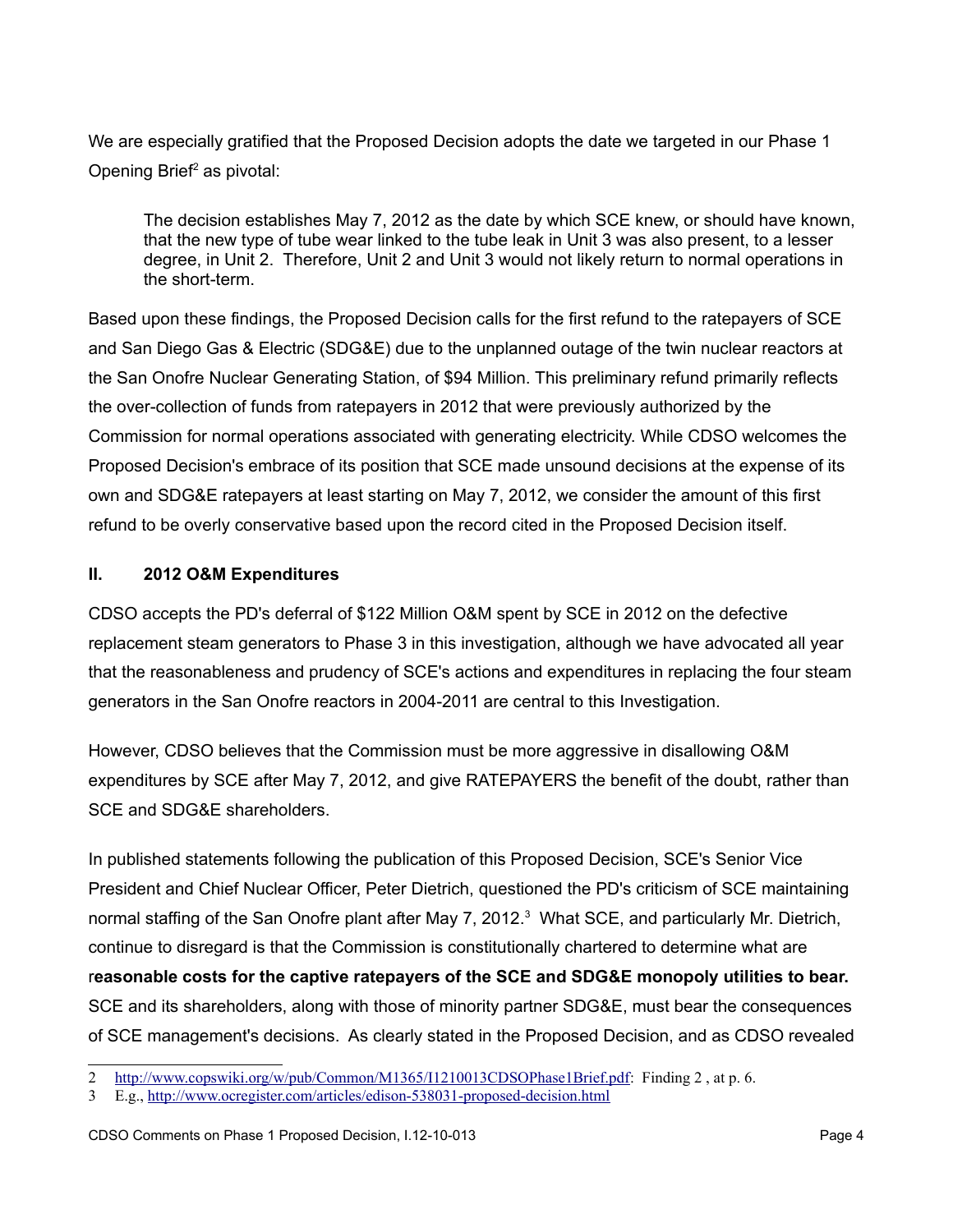in our cross-examination of SCE witnesses and argued in our Briefs in Phase 1:

"A decision-making process which does not consider alternative actions, cost effectiveness, or the ratepayer's perspective is not reasonable or prudent." (At p. 36.)

Ratepayers are DUE MORE RELIEF based upon the Proposed Decision's findings that SCE used an unsound decision-making process in 2012 to respond to the failure of the replacement steam generators, and that SCE's recorded Base-Routine O&M is excessive after May of 2012 (at p. 46).

Due to SCE's willful and persistent obstruction of this Investigation, the PD describes the record as "not sufficiently detailed for (the) Commission to try to reconstruct what portion of post-May Base O&M is not reasonably associated with the minimum activities which would have been incurred if SCE had not pursued its decision to restart U2, and both units moved into preservation mode." It therefore proposes "a gradually increasing reduction to Base-Routine O&M … beginning in June." (At p. 46.) The PD goes on to state that the resulting amount "approximately conforms with **SCE's unsupported estimate that about one-third of SCE's Base-Routine O&M is necessary** to maintain safe conditions and full regulatory compliance in a permanent shutdown mode." (Emphasis added, at p. 47.)

SCE stubbornly refused during cross-examination in Phase 1 by multiple parties and the ALJs to identify which plant systems and operations are necessary to maintain safe conditions and full regulatory compliance in shutdown mode – much less even admit that the defective nuclear reactors WERE IN shutdown mode as defined by the NRC, until forced to do so under CDSO crossexamination citing the NRC-authorized Technical Specifications for San Onofre. [4](#page-4-0)

However, in Phase 2 of this Investigation, SCE tried to do just that – identify which plant systems and operations are necessary to maintain safe conditions and full regulatory compliance in permanent shutdown mode – albeit in a highly subjective and undocumented manner.

In CDSO's Phase 2 Opening Brief, we offer a more rigorously tested estimate for what portion of San Onofre is required to maintain safe conditions and full regulatory compliance in permanent shutdown mode: 7.5%.[5](#page-4-1)

<span id="page-4-0"></span><sup>4</sup> CDSO Opening Brief in Phase 1, I.12-10-013, et al, at p. 16.

<span id="page-4-1"></span><sup>5</sup> [http://www.copswiki.org/w/pub/Common/M1390/CDSO-Phase2-Brief\\_v10.pdf,](http://www.copswiki.org/w/pub/Common/M1390/CDSO-Phase2-Brief_v10.pdf) at pp. 22-25.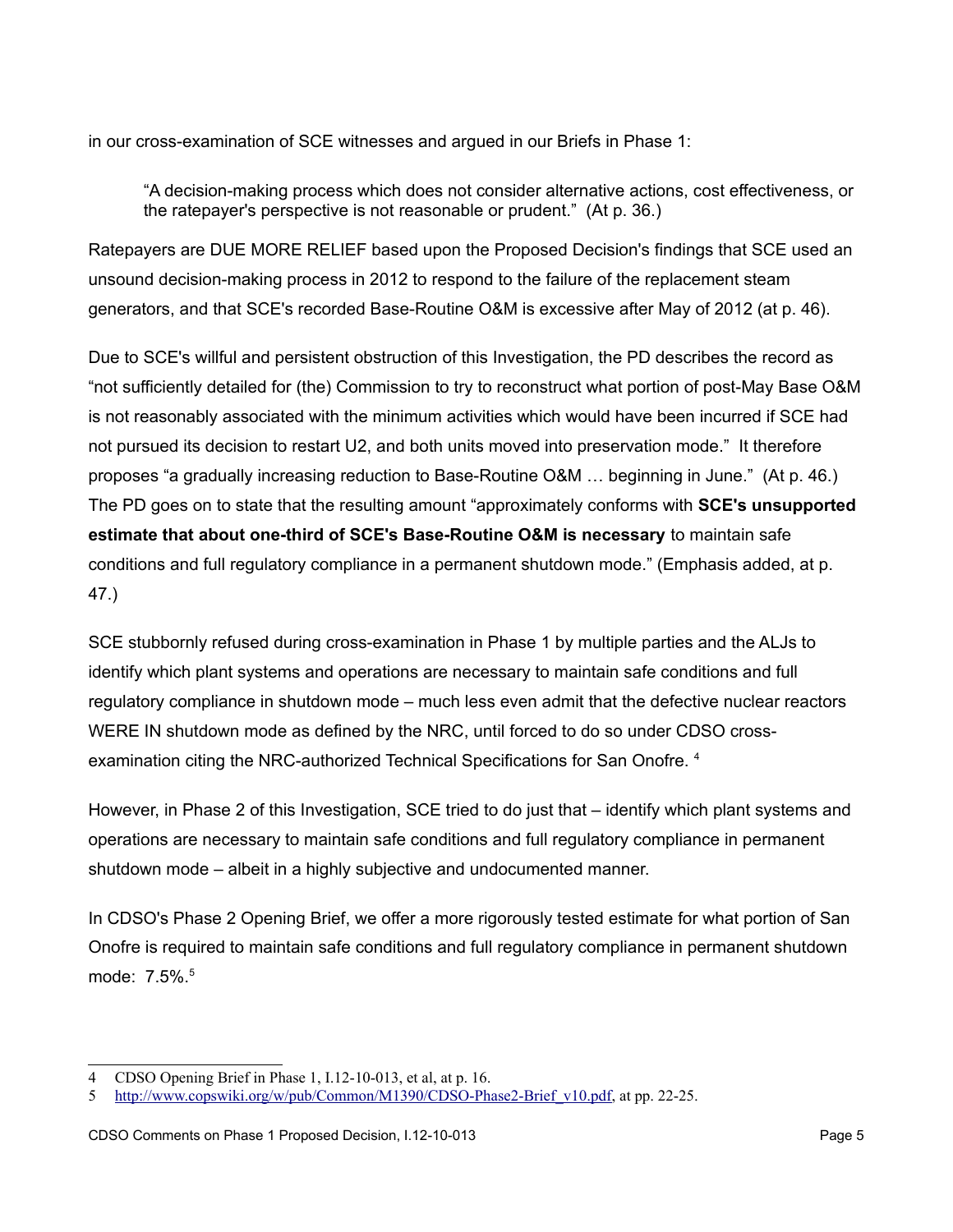Using the PD's reference to "SCE's unsupported estimate that about one-third of SCE's Base-Routine O&M is necessary to maintain safe conditions and full regulatory compliance in a permanent shutdown mode." as an upper bound and CDSO's more rigorously tested estimated of 7.5% as a lower bound: **CDSO recommends that the Commission adopt an average of these two: 20%; and disallow 80% of SCE's Base-Routine O&M for the whole of June-December 2012, or \$93.5 million, with \$23.4 million allowed.[6](#page-5-0)** 

As argued in CDSO's Phase 1 Opening Brief, "SCE should NOT be rewarded for stonewalling the Commission" [7](#page-5-1) and RATEPAYERS, not SCE and SDG&E shareholders, should be given the benefit of any doubt.

This is particularly necessary given that in addition to \$122 Million in Steam Generator Incremental Costs identified by SCE for 2012, the Proposed Decision also defers to Phase 3 whether SCE and SDG&E will be allowed to recover hundreds of millions in costs associated with power purchases necessary to replace the electricity not generated by San Onofre. This Proposed Decision adopts a methodology for calculating what these "replacement power costs" are, and orders SCE and SDG&E to file new cost estimates using this methodology following the final decision in Phase 1 of this Investigation.

## **III. 2012 Capital Expenditures**

The PD finds to be reasonable SCE's decision to place new fuel in the U2 core more than three weeks after the leak in the U3 steam generator with the same design as U2's, and after U2 steam generator inspections revealed a startling number of indications of unusual and unexpected wear, including the identification on February 5, 2012, of retainer bar wear in U2.

The PD seems to accept SCE's argument that it wouldn't have been cost-effective to suspend the U2 refueling since contractors for this purpose were onsite. However, once more, there was NO costeffectiveness analysis performed of these costs vs. the longer-term costs of moving fuel back into U2, as CDSO's cross-examination of SCE Witness Perez revealed:

"So in that scenario, if the fuel is not used, then we would put it into the pool and then eventually dry storage. And that would be a ratepayer incurred cost."<sup>[8](#page-5-2)</sup>

<span id="page-5-0"></span><sup>6</sup> Using figures in PD Appendix E.

<span id="page-5-1"></span><sup>7</sup> At p. 15.

<span id="page-5-2"></span><sup>8</sup> At Transcript p. 374.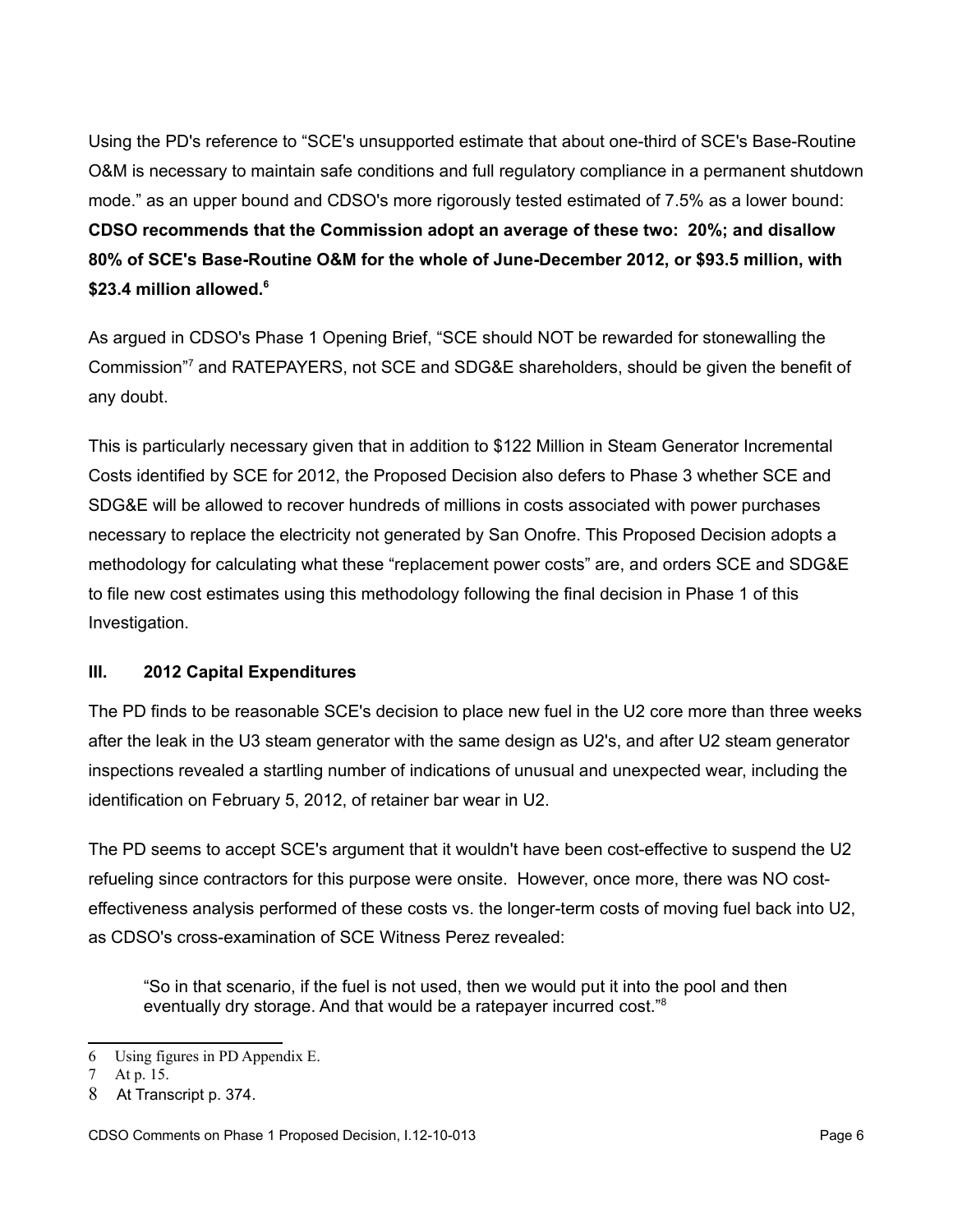The cost of the U2 Refueling Outage (RFO) authorized in the PD is \$45.1 million; the value of the fuel moved into the core appears to be \$121 million, as cited by the PD<sup>[9](#page-6-0)</sup>, and SCE persistently testified in Phase 1 cross-examination that it would not be re-sellable after insertion into the core. Add to this lost value the additional costs associated with moving this unusable fuel into the spent fuel pool and then dry storage, noting that 1) the San Onofre spent fuel pools are already at 2x their design capacity, per the California Energy Commission<sup>[10](#page-6-1)</sup>; and 2) each dry cask costs about \$1 million. It is abundantly clear that **SCE's rush to restart U2 cost ratepayers conservatively three times the total cost of the U2 RFO,** with the multiplier being higher based upon the partial cost associated with prudently suspending the U2 RFO before moving the fuel back into the core.

# **CDSO recommends that the Commission find that it was NOT reasonable for SCE to move fuel back into the U2 core in late February of 2012 and that it authorize 80% of the U2 Refueling Outage costs (\$36.1 million), and disallow 20% (\$9.2 million).**

As for 2012 Capital Expenditures other than the U2 RFO, CDSO recommends a treatment similar to that recommended for 2012 Base O&M Expenditures after May. The PD reduces this amount by 20% "to reflect what the Utilities' internal experts determined were not necessary to safely maintain SONGS during the 2012 outage, in compliance with applicable federal and state regulations."[11](#page-6-2)

Once more, SCE's estimate is highly subjective and not supported by any sourced documentation. It flies in the face of SCE witnesses' stubborn refusal in Phase 1 cross-examination by multiple parties and the ALJs to identify those systems and operations required to safely maintain San Onofre during the 2012 outage, in compliance with federal and state regulations. As referenced in the foregoing discussion of Base O&M Expenditures, in CDSO's Phase 2 Opening Brief, we offered a more rigorously tested estimate for what portion of San Onofre is required to maintain safe conditions and full regulatory compliance in permanent shutdown mode:  $7.5\%$ <sup>[12](#page-6-3)</sup>

<span id="page-6-0"></span><sup>9</sup> At p. 73.

<span id="page-6-1"></span><sup>10</sup> June 19, 2013, IEPR Workshop, 2011 IEPR Reporting.

<span id="page-6-2"></span><sup>11</sup> At p. 58.

<span id="page-6-3"></span><sup>12</sup> [http://www.copswiki.org/w/pub/Common/M1390/CDSO-Phase2-Brief\\_v10.pdf,](http://www.copswiki.org/w/pub/Common/M1390/CDSO-Phase2-Brief_v10.pdf) at pp. 22-25.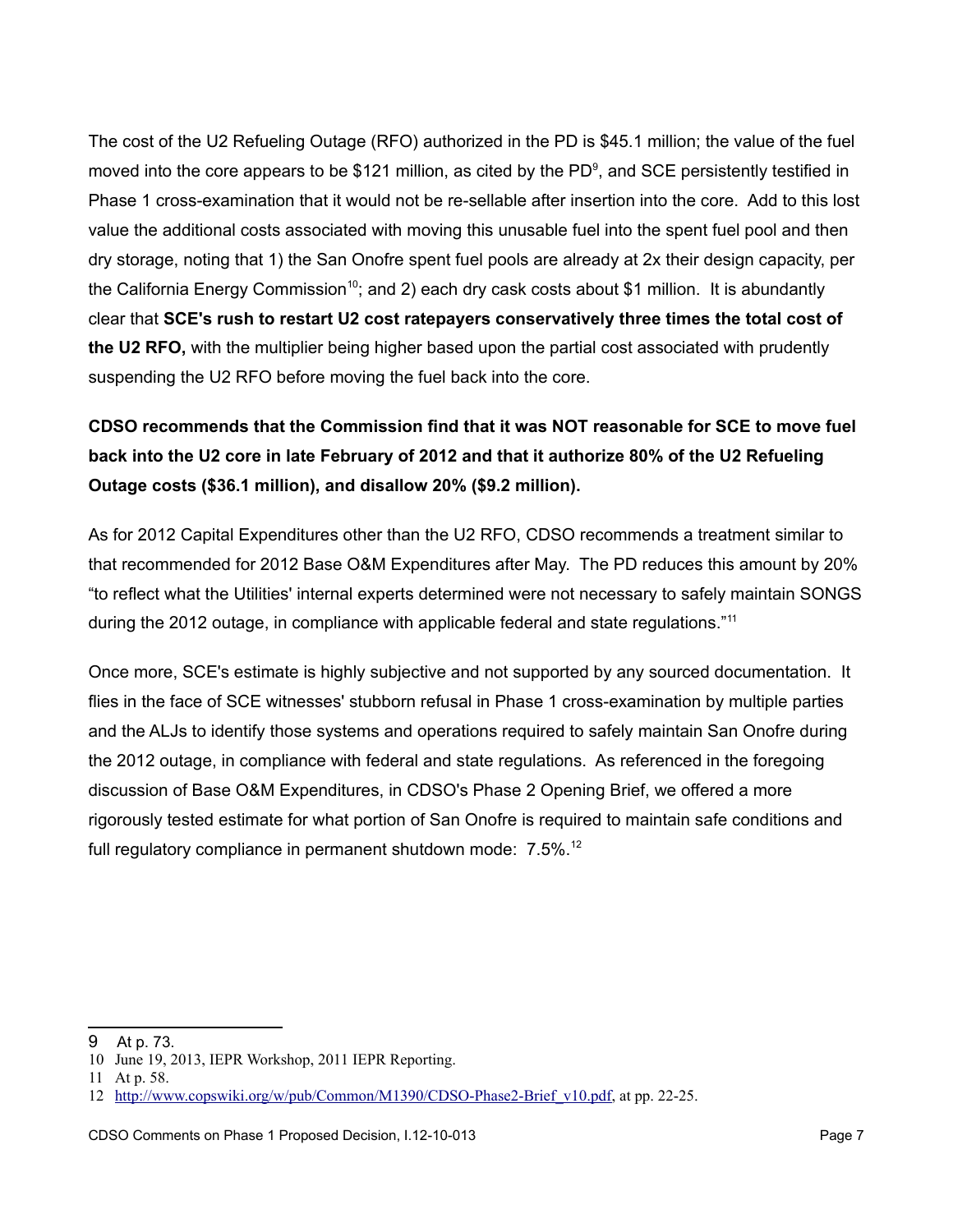Using the PD's reference to "SCE's position that over 80% of the 2012 capital expenditures were necessary to maintain the units in a safe and secure condition, or to meet federal and state regulatory requirements<sup>"[13](#page-7-0)</sup> as an upper bound and CDSO's more rigorously tested estimate of 7.5% as a lower bound: **CDSO recommends that the Commission adopt an average of these two: 44%; and disallow 56% of SCE's Capital Expenditures for 2012, or \$93.9 million, with \$73.7 million allowed.[14](#page-7-1)** 

### **IV. Community Outreach and Education**

The Proposed Decision notes that CDSO "argues that SCE's Community Outreach and Education costs are not reasonable because SCE does not comply with state law requiring a 35-mile radius for its public education zone" (at p. 25), and subsequently orders "SCE to expand its public education about SONGS and the future decommissioning … to 50 miles for the immediate future." (At p. 70.) In doing so, the Proposed Decision incorrectly states that "The Emergency Planning zones are established by the federal government" (at p. 70); as referenced earlier in the Proposed Decision, CDSO presented evidence during the Phase 1 hearings via Exhibit CDSO-9 that these zones were established in California based upon site-specific studies conducted by the Office of Emergency Services (now Cal-EMA) and the Department of Health Services, as mandated by the Legislature in 1979.[15](#page-7-2) This is codified in Government Code Section 8610.3.

California's Radiation Protection Act, codified in Health and Safety Code Sections 114650-114685 clearly "requires the development and maintenance of a nuclear powerplant emergency response program by state and local governments **based on** federal and state criteria."[16](#page-7-3) (Emphasis added.) It also designates the California Emergency Management Agency (nee Office of Emergency Services) as "the focal point for coordinating nuclear powerplant emergency preparedness activities with local governments, other state agencies, federal agencies, and other organizations."[17](#page-7-4) It also requires utilities to "Coordinate with state and local governments in maintaining nuclear powerplant public education information." <sup>[18](#page-7-5)</sup> The PD's Finding of Fact 46 does acknowledge that "The requirements for emergency preparedness followed by SCE, and other operators of commercial nuclear plants in the United States, are established by the NRC, Federal Emergency Management Agency (FEMA), and

<span id="page-7-0"></span><sup>13</sup> At p. 55.

<span id="page-7-1"></span><sup>14</sup> Using 2012 total recorded capital expenditures of \$167.6 million at PD p. 58.

<span id="page-7-2"></span><sup>15</sup> Exhibit CDSO-9 was exerpted from<http://www.cdph.ca.gov/HealthInfo/environhealth/Documents/NERP/NERP.pdf>

<span id="page-7-3"></span><sup>16</sup> HSC Section 114655(a)(1)

<span id="page-7-4"></span><sup>17</sup> HSC Section 114660(b)(1)

<span id="page-7-5"></span><sup>18</sup> HSC Section 114680(c)(4)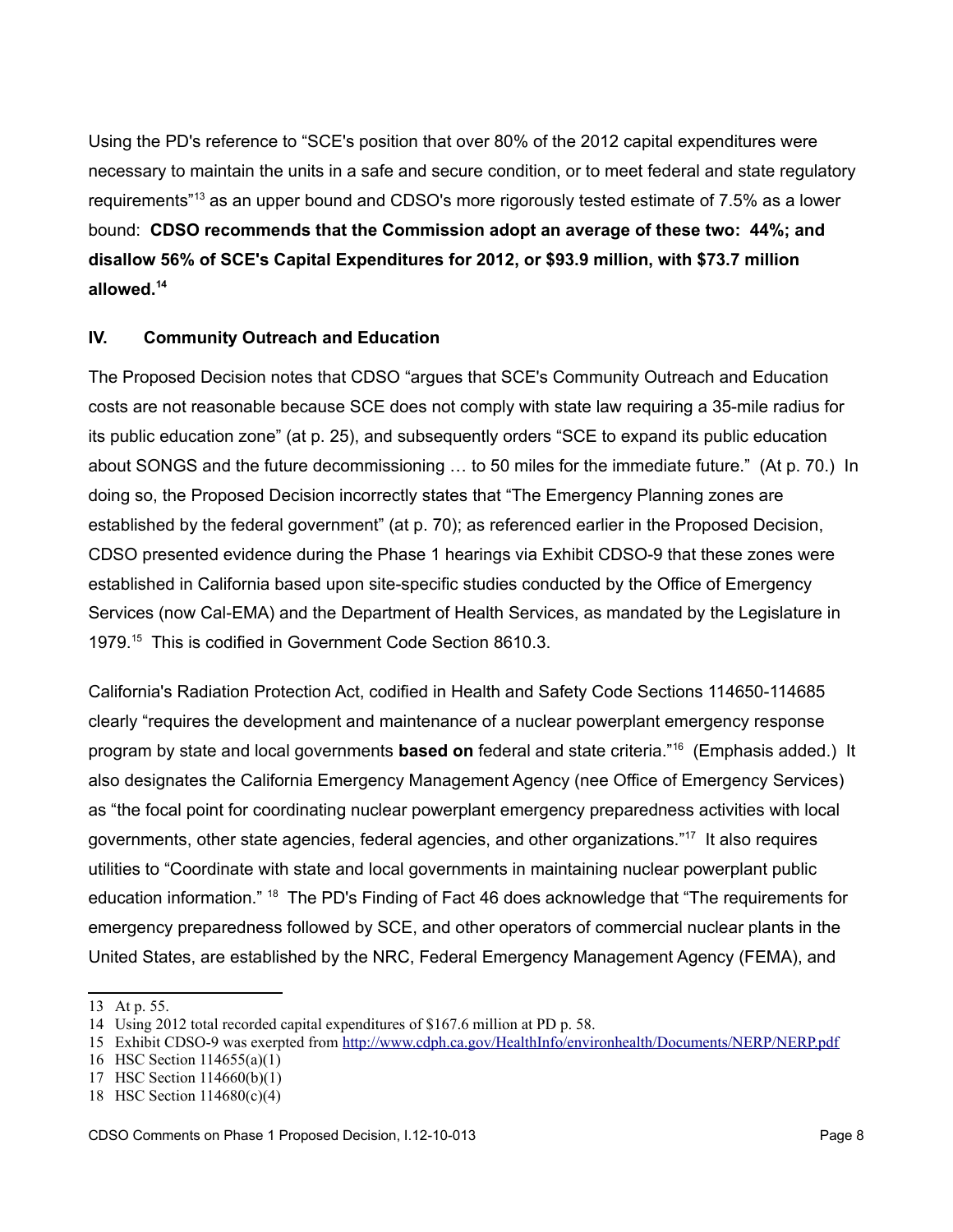**certain state agencies.**" But even this broad reference to state government jurisdiction is not reflected in the body of the PD.

Contrary to the Proposed Decision's conclusion that "there is unsufficient evidence in the record for the Commission to intervene in the multi-jurisdictional emergency planning in place" (at p. 70), there is abundant legislative mandate for the Commission, as the State regulator of SCE and SDG&E, to ensure that they are effectively coordinating with state and local governments in maintaining nuclear powerplant public education information. The "Citizens Oversight Panel" proposed by CDSO in A.12- 12-012/013<sup>[19](#page-8-0)</sup> would be an excellent vehicle to facilitate this coordination and to develop an effective public information and education program as intended by State law.

Instead of the "Information-only Filing" per GO 96-B by SCE to propose an expanded public information and education program within 90 days of the Final Decision prescribed by the Proposed Decision (at p. 70), **CDSO recommends that the Commission:**

**A. Direct the Energy Division to expressly solicit input for an effective public information and education program within 120 days of this decision, from the California Emergency Management Agency, the California Department of Public Health, and counties, cities, school and community college districts, community-based organizations and the public within 50 miles of San Onofre, via:** 

**1) At least two public workshops conducted in Orange and San Diego Counties which are also webcast; and**

**2) Written comments during a minimum 45-day period.**

**B. Establish and fund a San Onofre Decommissioning Citizens Oversight Panel similar to that proposed by CDSO in its testimony in A.12-12-012/013, Exhibit CDSO-20.[20](#page-8-1)**

SCE has made it abundantly clear that it cannot be relied upon to consider perspectives other than its own self-interest.

<span id="page-8-0"></span><sup>19</sup> [http://www.copswiki.org/w/pub/Common/M1386/A1212013-CDSO-ReplyTestimonyFIN.pdf,](http://www.copswiki.org/w/pub/Common/M1386/A1212013-CDSO-ReplyTestimonyFIN.pdf) at pp. 9-11 and Appendix B.

<span id="page-8-1"></span><sup>20</sup> Ibid.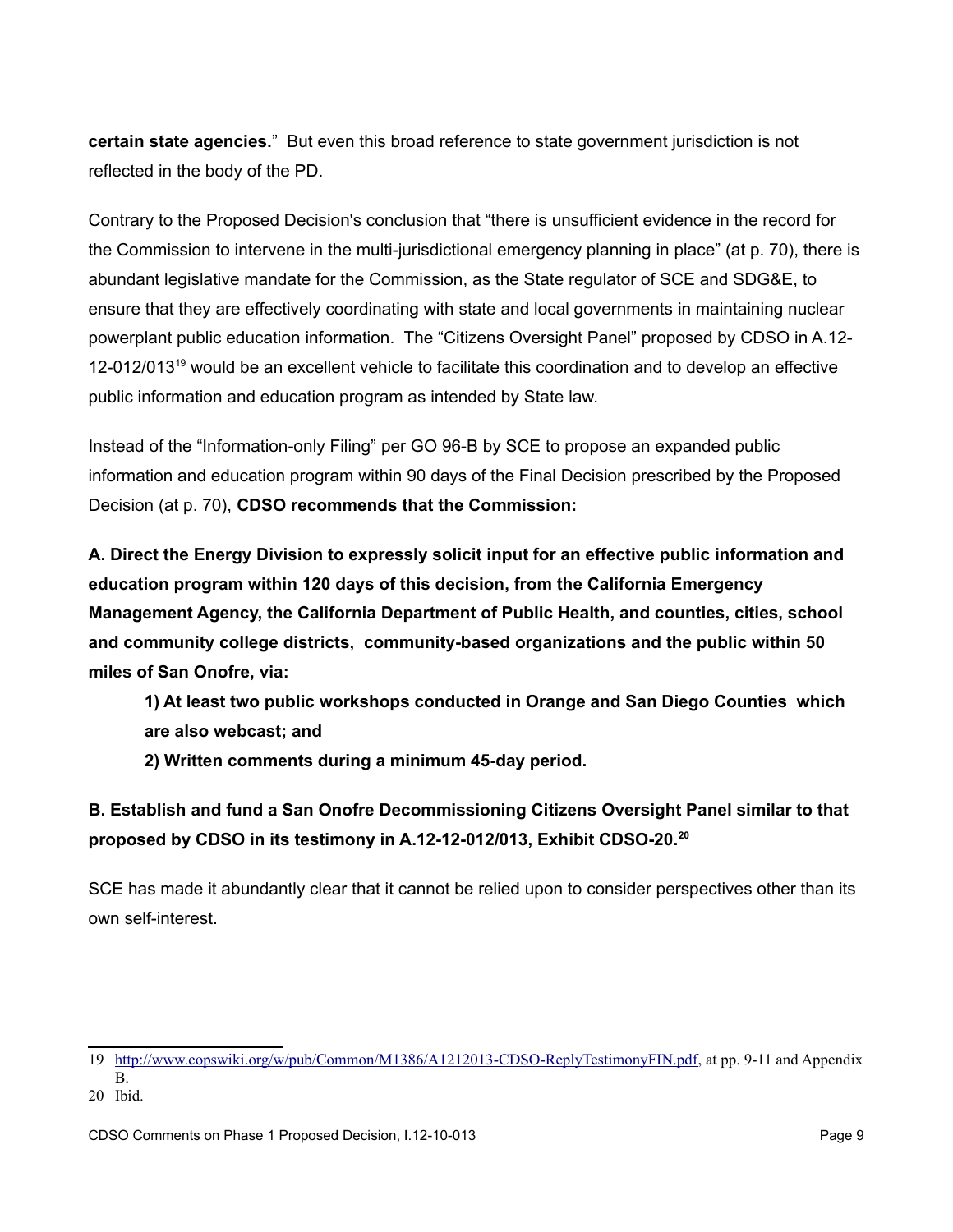### **V. Conclusion**

A summary of our recommendations for the Commission's Decision in Phase 1 of this Investigation is provided at the beginning of these Comments. *Appendix 1 sets forth proposed Findings of Fact and Conclusions of Law, as prescribed by Commission Rule 14.3.* 

Respectfully submitted,

MARTHA SULLIVAN RAYMOND LUTZ

 $/$ S/ $/$ 

Coalition to Decommission San Onofre Coalition to Decommission San Onofre 2354 Carmel Valley Rd. Project of Citizens Oversight, Inc. Del Mar, CA 92014 771 Jamacha Rd, #148 858/945-6273 El Cajon, CA 92020 [marthasullivan@mac.com](mailto:marthasullivan@mac.com) 619/820-5321

[raylutz@citizensoversight.org](mailto:raylutz@citizensoversight.org)

**Dated: December 9, 2013**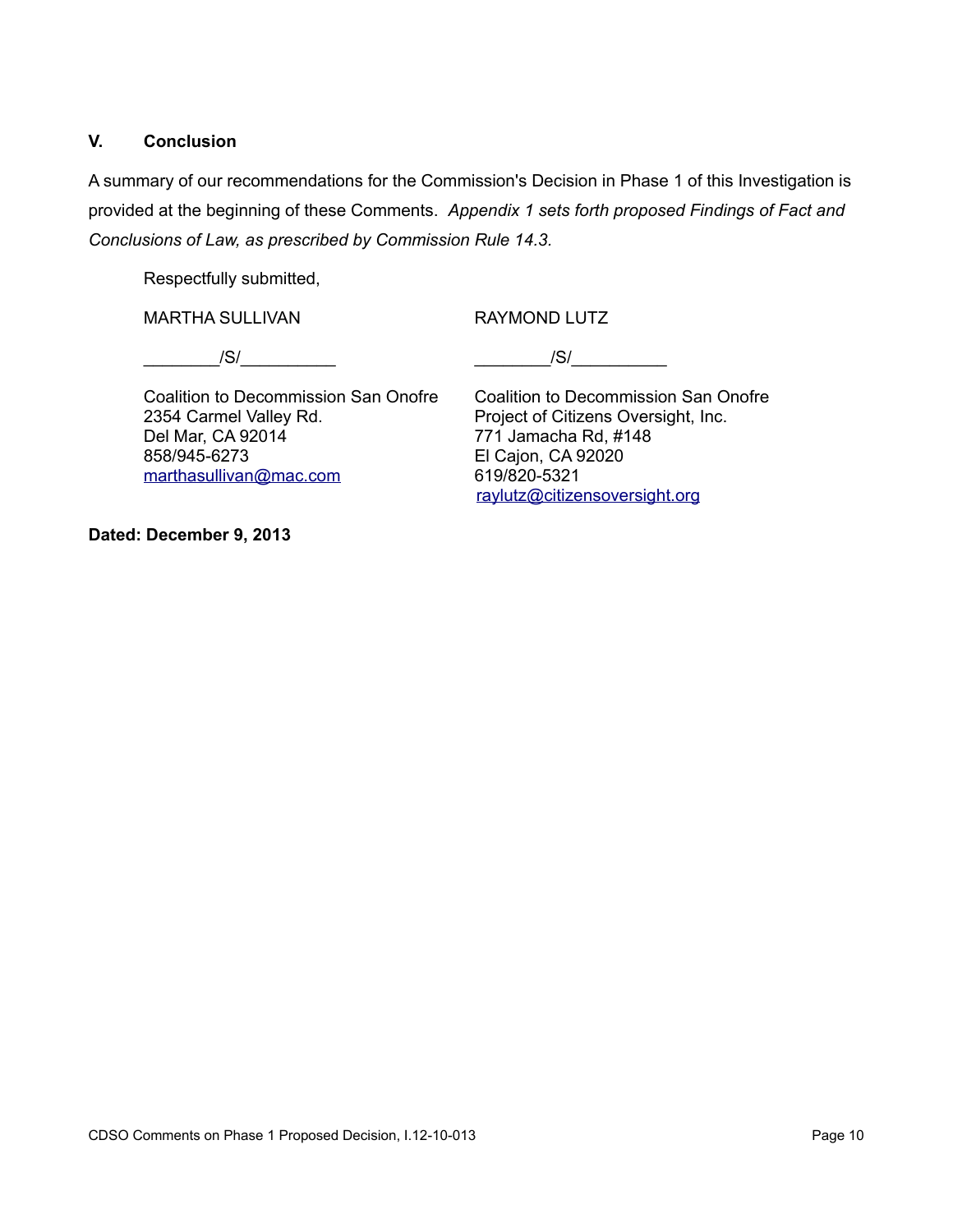### **APPENDIX 1: PROPOSED FINDINGS OF FACT AND CONCLUSIONS OF LAW**

### Proposed Findings of Fact

32. In order to reasonably account for O&M costs incurred as a result of SCE's not well-considered decision to maintain all, or nearly all, operating staff through the end of 2012 and its refusal to identify which plant systems and operations are necessary to maintain safe conditions and full regulatory compliance in shutdown mode, O&M costs recoverable in rates should decrease 80% beginning in June 2012.

46. The requirements for emergency preparedness followed by SCE, and other operators of commercial nuclear plants in the United States, are established by the NRC, Federal Emergency Management Agency (FEMA); and in California, by the California Emergency Management Agency and the California Department of Public Health.

56. SCE's decision to place new fuel in the U2 core during U2 Cycle 17 RFO was not reasonable.

## Proposed Conclusions of Law

1. Subject to review in Phase 3 of this Investigation, during January and February, SCE largely acted as a prudent operator of SONGS to detect the U3 leak, identify the source of the leak, inspect all of the U2 and U3 tubes for damage, investigate the causes of excessive and unexpected wear, and to assess whether repair is a reasonable option. Per Finding of Fact No. 56, SCE's decision to place new fuel in the U2 core during U2 Cycle 17 RFO was not prudent.

6. Beginning in June 2012, 80% of O&M shall be reduced and 20% of recorded O&M will remain in rates.

7. The total amount of reasonable 2012 SONGS-related O&M is \$156,945 million, \$233,055 million less than the amount preliminarily authorized in the GRC (\$389.0 million).

9. It is reasonable to apply a 56% reduction to recorded capital expenditures to establish the necessary and reasonable amount to maintain the units in a safe and secure condition, or to meet federal and state regulatory requirements.

10. It is reasonable for ratepayers to receive interest on previously collected SGIR expenses which have not yet been found by the Commission to be reasonable, nor were they preliminarily authorized by the Commission.

11. Approximately \$73.7 million (44%) of 2012 total recorded capital expenditures are reasonable, excluding expenditures related to the U2 RFO.